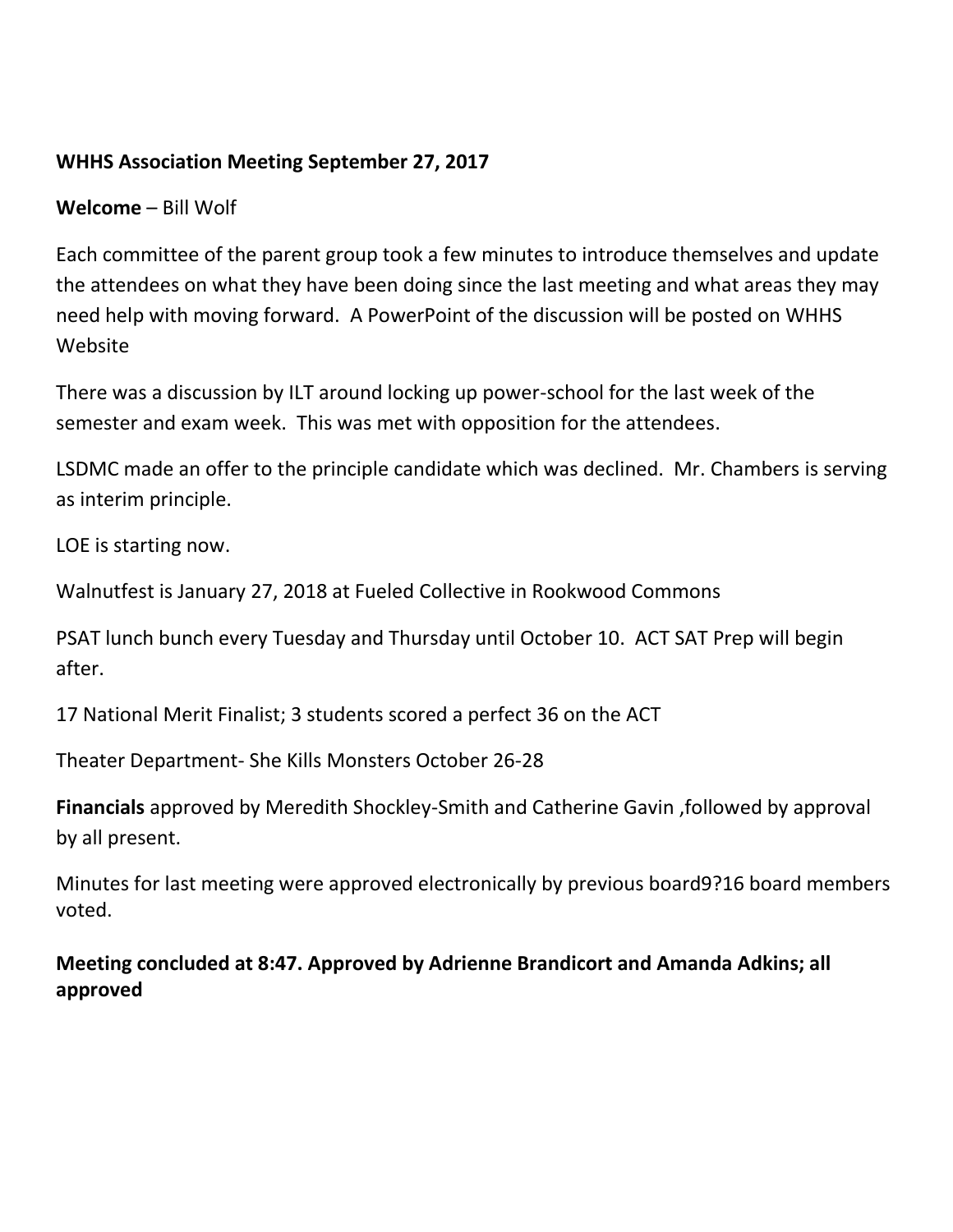

# WHHS Association Board Meeting

9/27/2017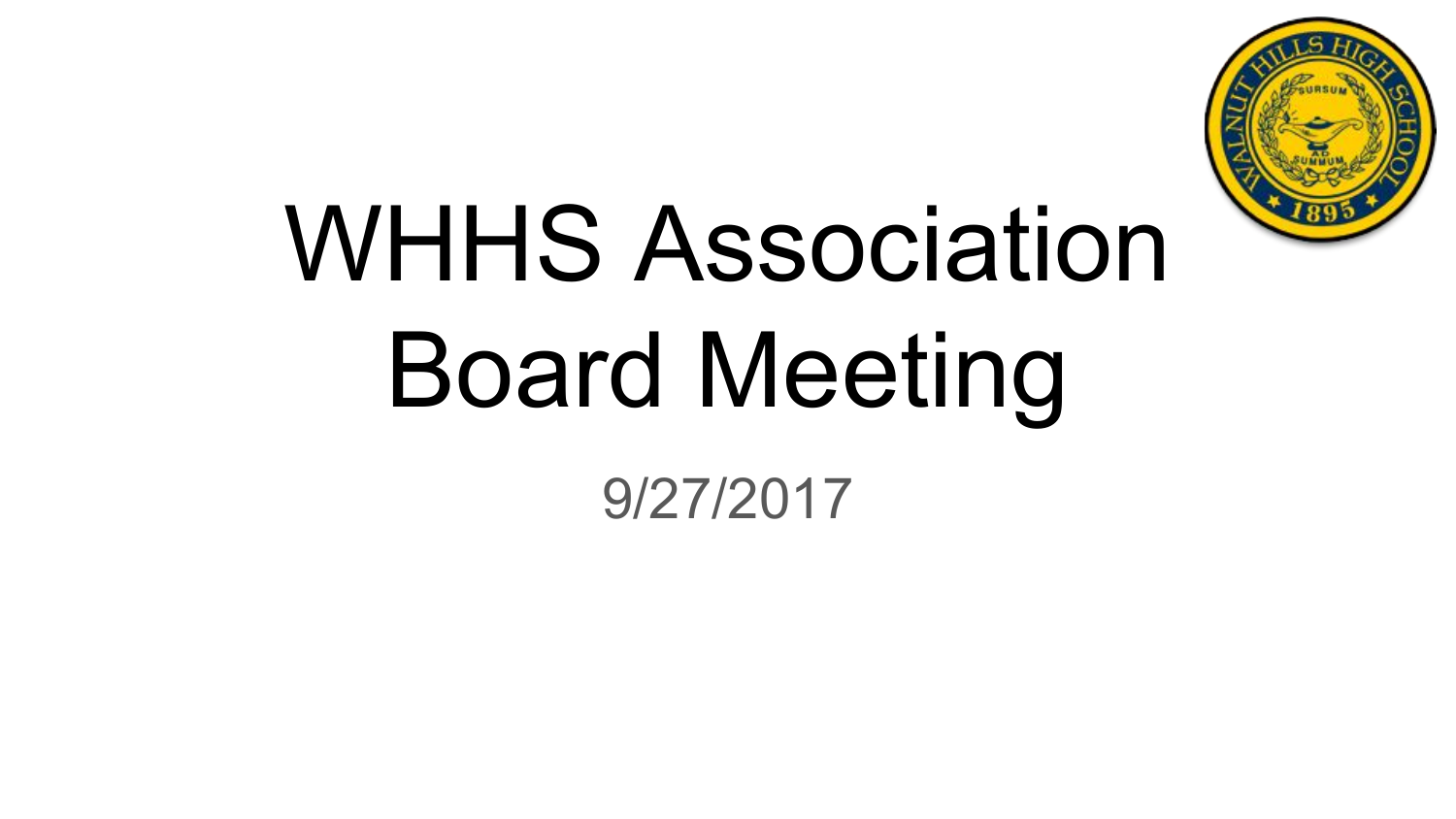Executive Board

| <b>John Chambers</b> | X |
|----------------------|---|
| <b>Bill Wolf</b>     | X |
| Lucinda Hurst        | X |
| John Capannari       | X |
| Jen Horvath          |   |
| <b>Bob Smyth</b>     | X |

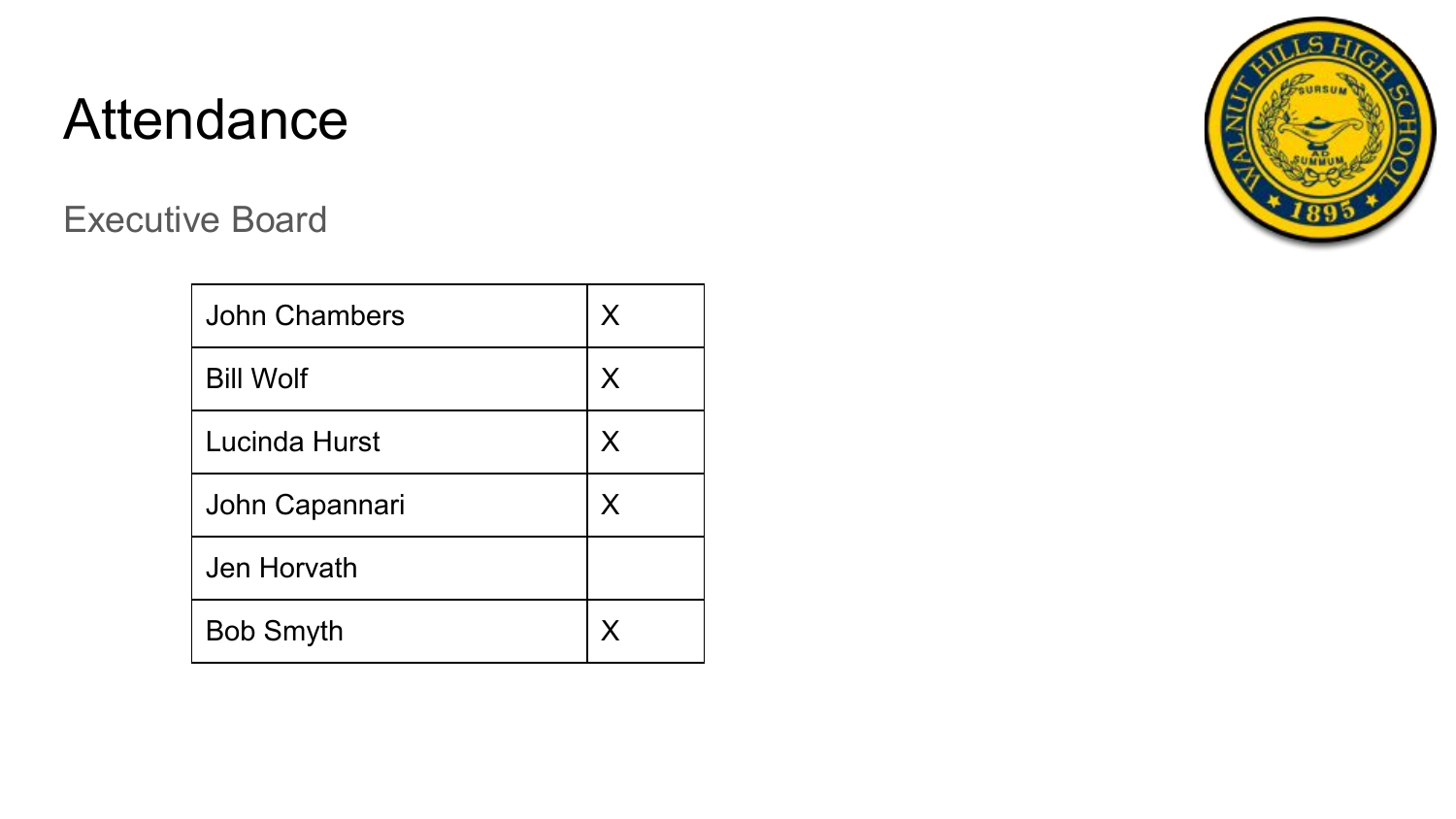### Voting Directors



| <b>Cindy Kearns</b>         | X | V  |
|-----------------------------|---|----|
| Amanda Adkins               | X | M  |
| <b>Adrienne Brandicourt</b> | X | Jι |
| <b>Simone Bess</b>          | X | S  |
| <b>Ayn Spieser</b>          | X | M  |
| <b>Laura Stith Deck</b>     | X | С  |
| Jan-Michele Kearney         |   | Т٥ |
| Ami Kothari                 |   | R  |

| Vanessa Scocchera              | X |
|--------------------------------|---|
| <b>Meredith Shockley-Smith</b> | X |
| Julie Smyth                    |   |
| Shannon Holtman                | X |
| <b>Monica Mitchell</b>         | X |
| <b>Catherine Gavin</b>         | X |
| <b>Tosha Gannaway</b>          |   |
| Reva Henderson                 | x |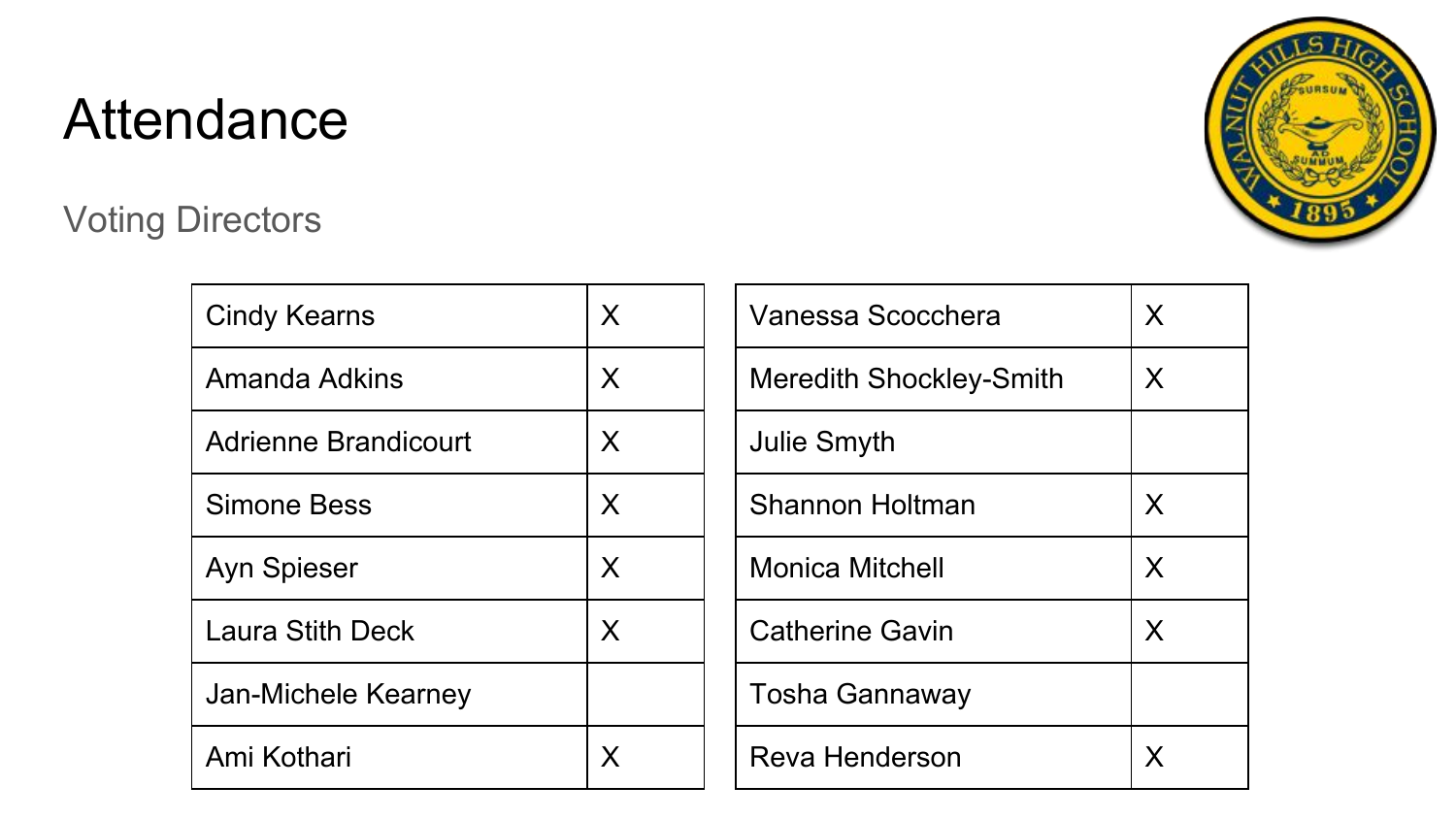Non-Voting Aux Members



| Cassandra Veals    |   |  |
|--------------------|---|--|
| Jilda Vargus Adams | Х |  |
| Jayne Dressing     |   |  |
| Melinda Jones      |   |  |
| Amanda Sharp       |   |  |

| <b>Niki Meiners</b>  | X |
|----------------------|---|
| <b>Kathy Collins</b> | X |
| LaTasha Patrick      | X |
| <b>Beth Ewing</b>    |   |
| Maura Robson         |   |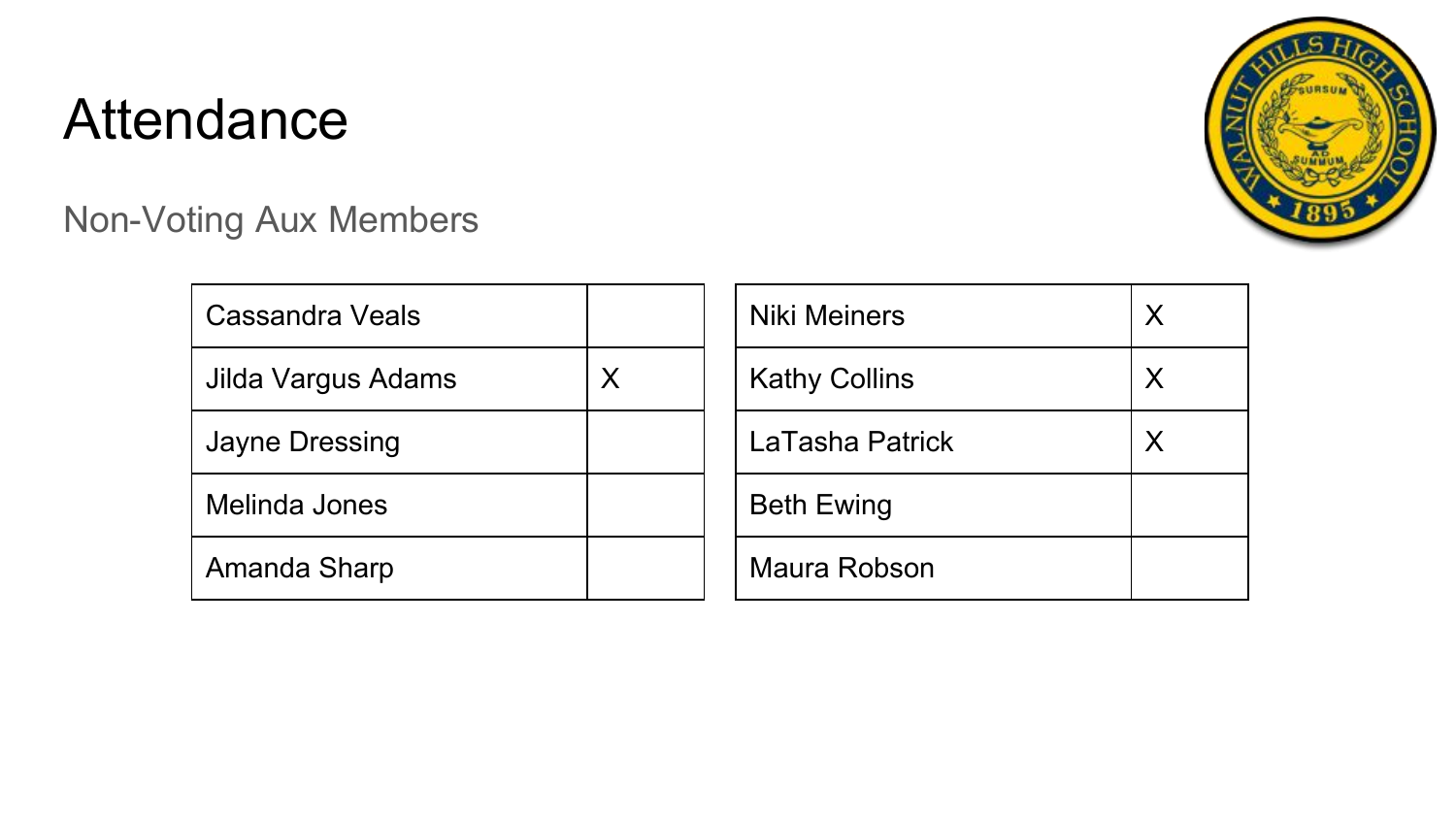Ex Officio Members

| Debbie Heldman        |  |
|-----------------------|--|
| Allie Mondini         |  |
| <b>Adrian Cabrera</b> |  |
| Linda Sawan           |  |

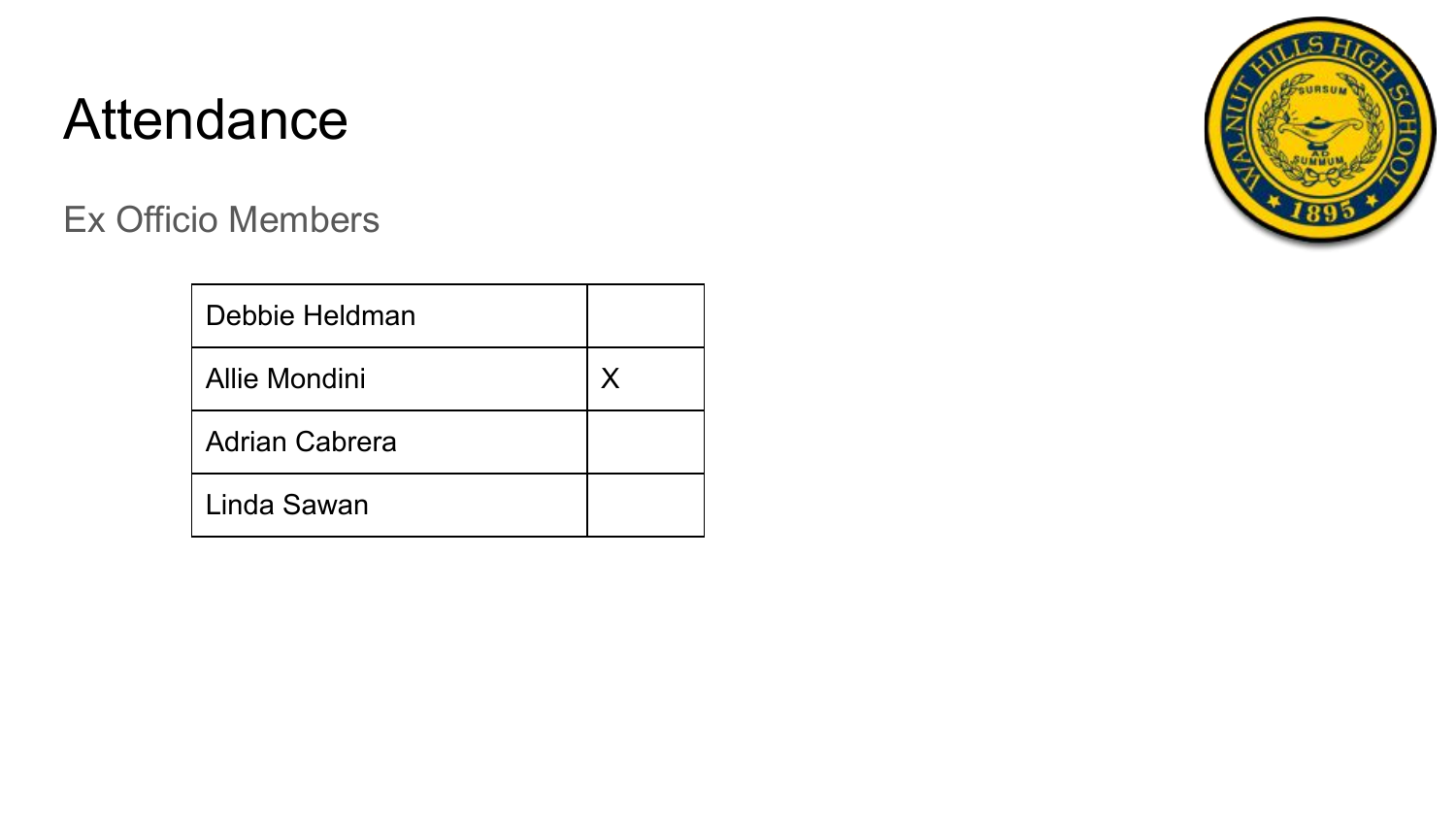#### Melinda Jones

Amanda Sharp

# New Family Welcome

The Welcome BBQ was well attended with over 250 people.

-We spent \$180.00 on food : hot dogs, buns and condiments & bottled water.

-Dads Gone Nuts grilled & assembled the food.

-We had representatives from the AD's office, WHIP, Theater, LOE, 7th & 8th Grade parent reps and several student clubs.

Suggestions for future Welcome events:

1. Reservation system. We actually ran out of food and water as that we had only planned for 200 and had over 250 people.

2. Food options that do not include pork. We had multiple requests for all beef hotdogs due to religious observances.

3. More student representatives for the clubs and activities. The current students can answer many more of the questions that the parents and incoming students have.

4. Availability of WHHS spirit wear and car magnets for sale would be a nice touch.

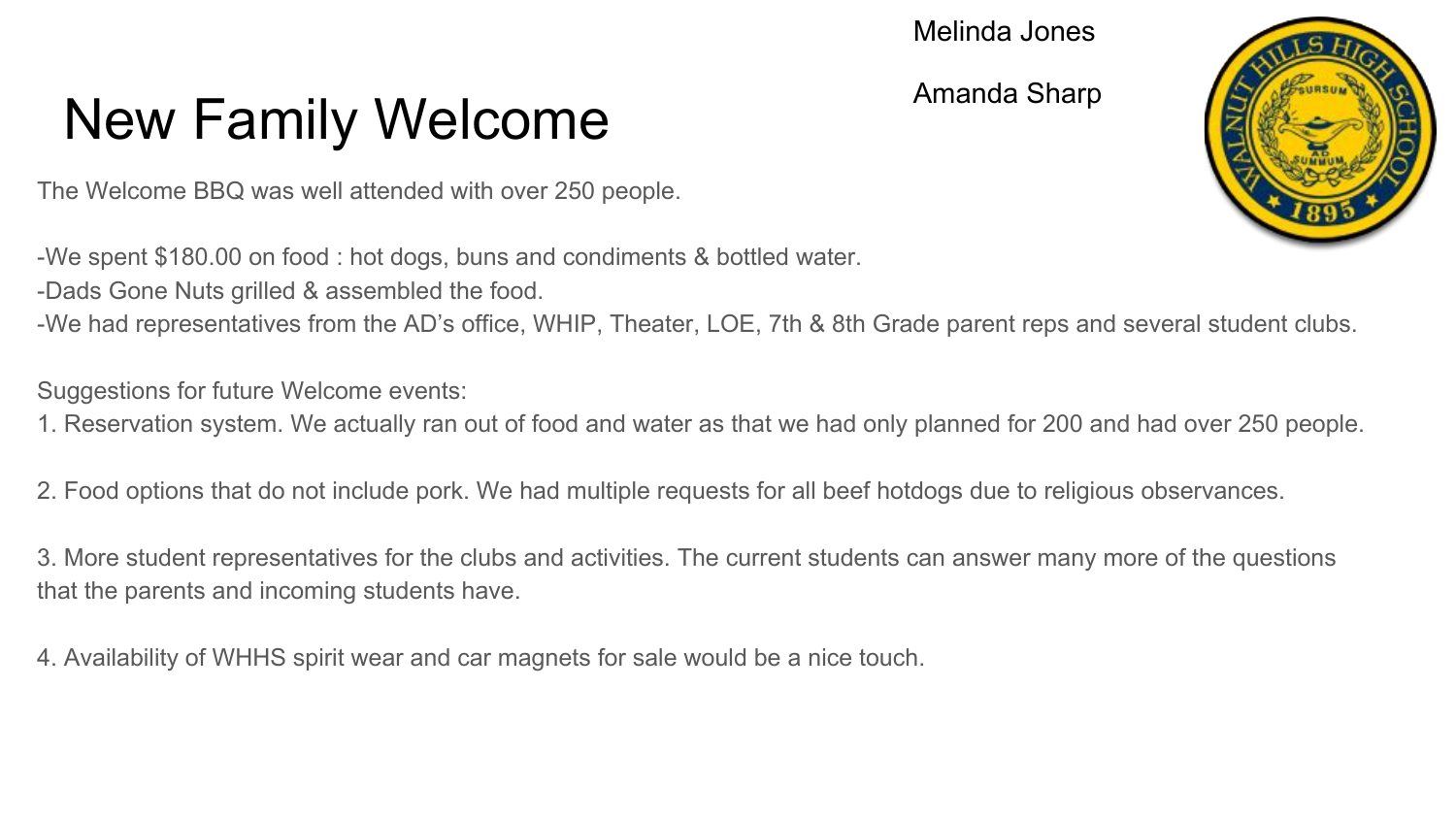Jilda Vargus Adams

Jayne Dressing



# **Hospitality**

Since the last meeting

Coming up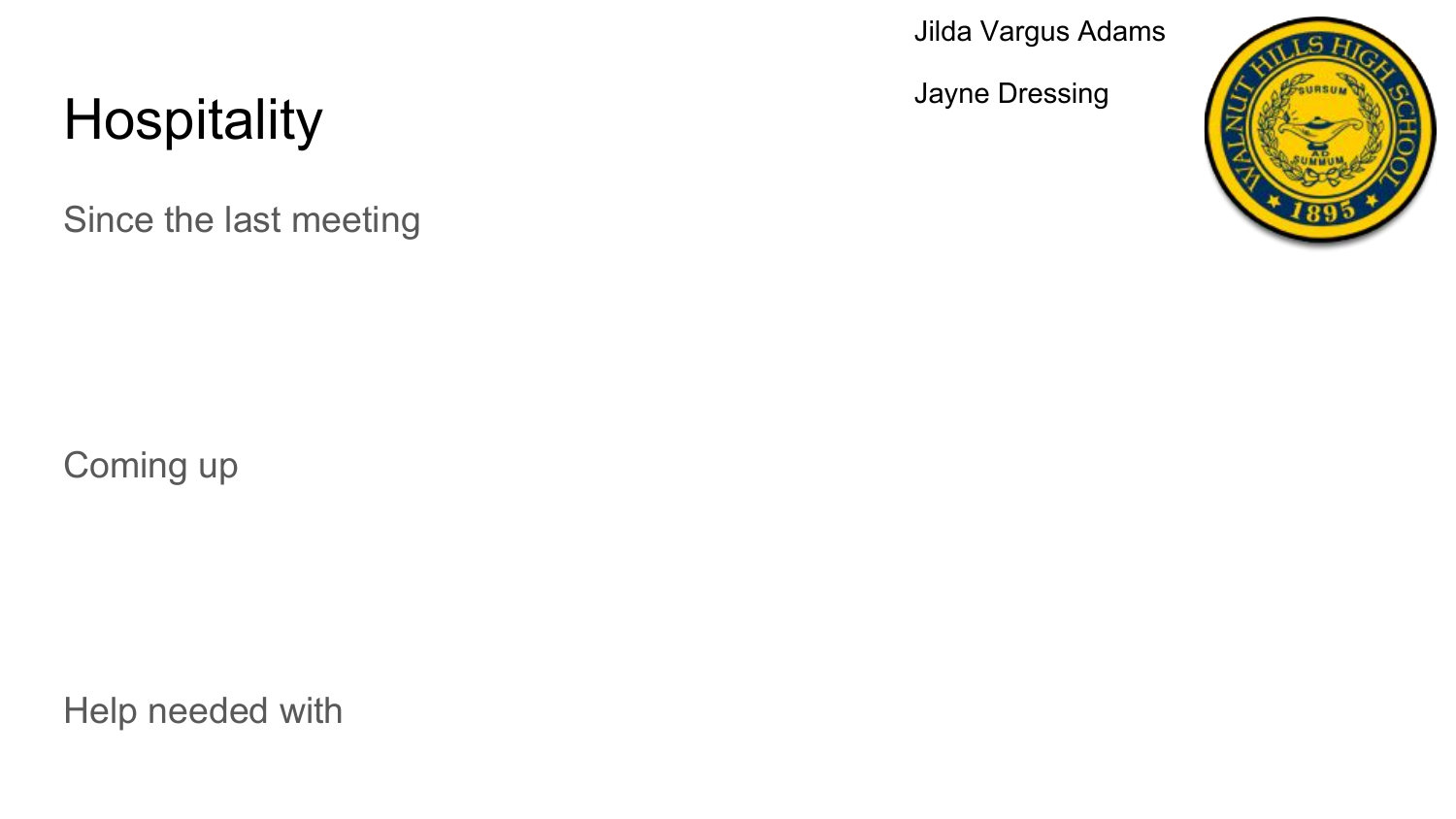#### Adrienne Brandicourt

#### Instructional Leadership Team (ILT) Simone Bess

Since the last meeting

Sept 13 meeting cancelled

Coming up

Sept 13 Agenda Items: testing schedule proposals, online professional development, teacher request to lock powerschool during last week of semester and exams.

Input needed

Parent thoughts on not having access to powerschool for the last 2 weeks of a semester?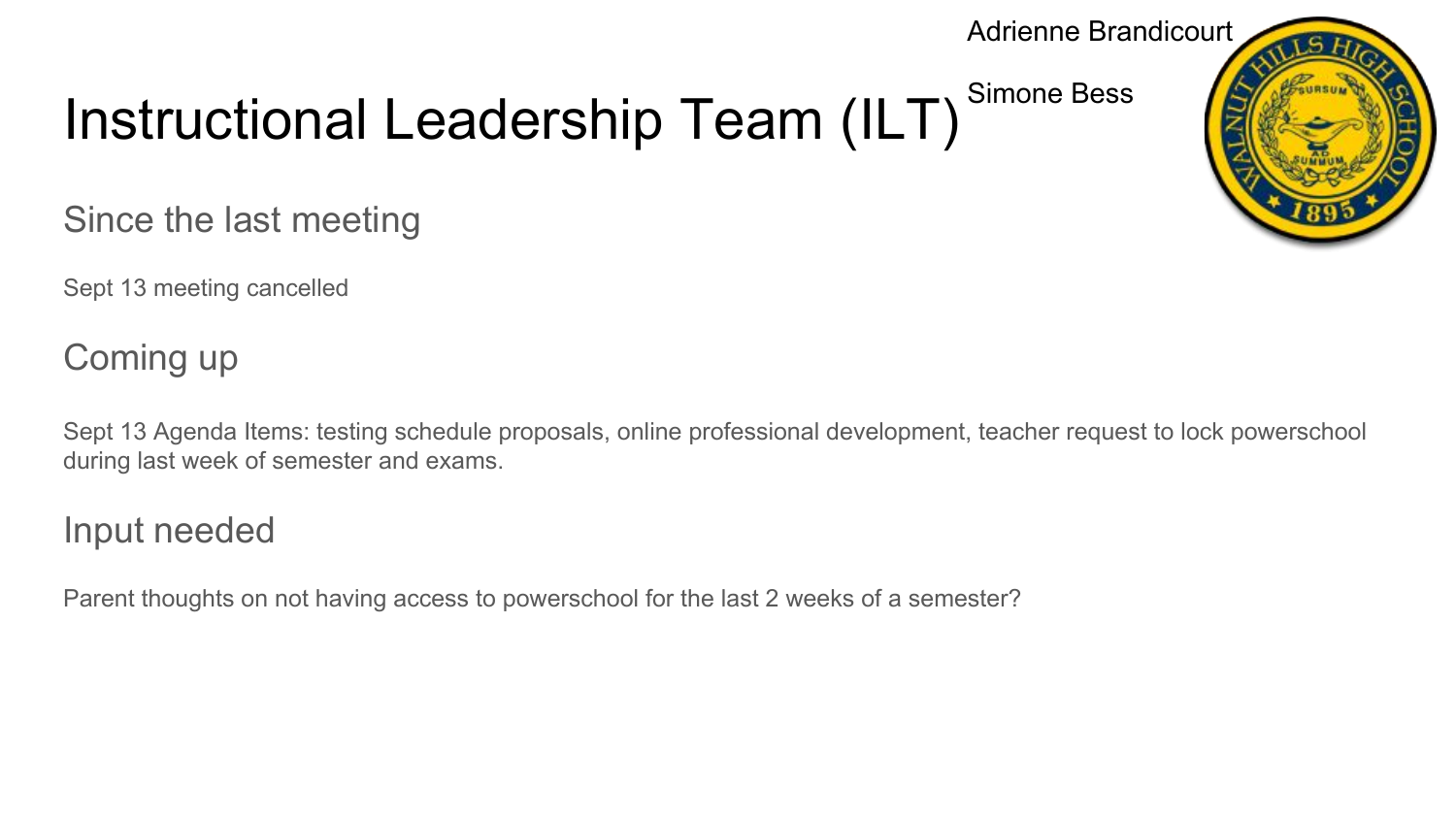# LSDMC

Laura Stith Deck

Ayn Spieser

Cassandra Veals

Since the last meeting

- Offer made to principal candidate was declined
- John Chambers hired as interim principal
- I SDMC elected officers

Coming up

- Principal Search restarted will look at pros and cons of last year's structure
- Next LSDMC meeting will set goals for the school year

Help needed with

- nothing

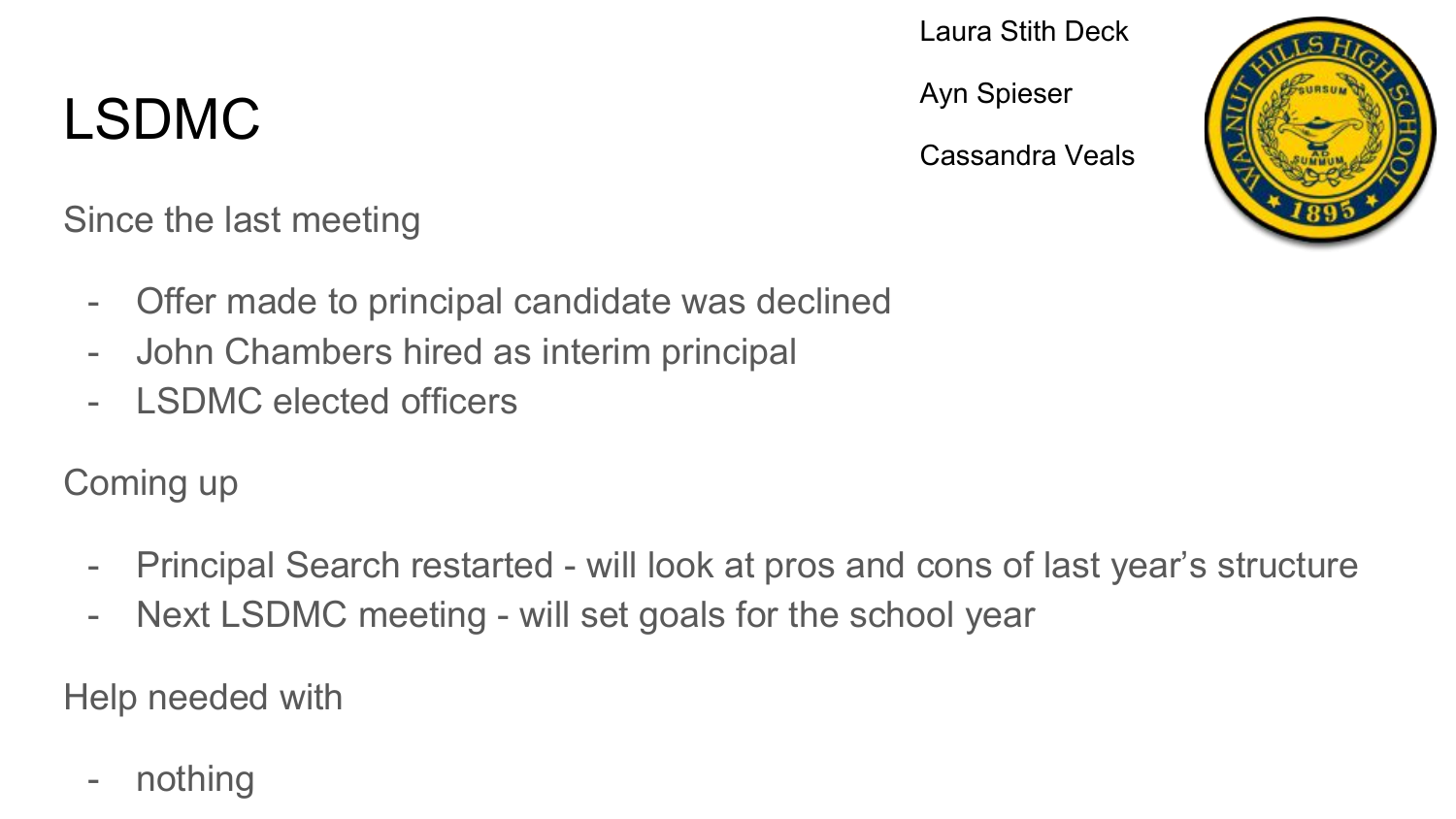#### Cindy Kearns

# Legacy of Excellence (LOE)

Since the last meeting

- Campaign print collateral has been drafted and mail list received
- Marketing campaign begins this week with banners at WHHS, announcements during Robo call and placement in Under the Dome
- Incentives this year include two parking spaces for donors of \$500 or greater

#### Coming up

- Anticipate the piece to drop in the next few weeks
- Continue to create giving opportunities throughout the campaign (Giving Tuesdays, end-of-year, Spring)

- Creating and executing giving opportunities (above)
- Creating weekly scripts for Robocalls and UTD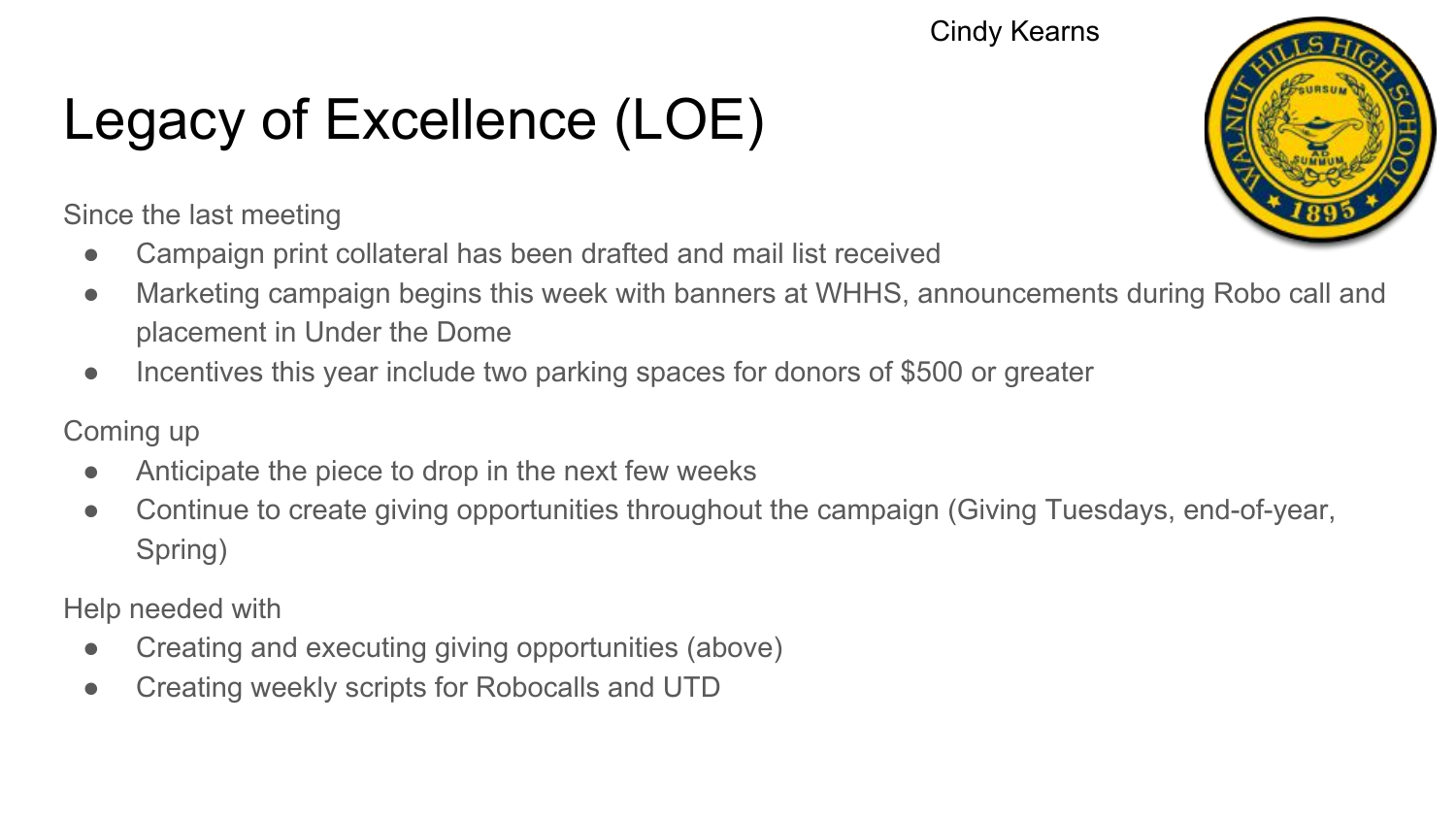#### Amanda Adkins

## **WalnutFest**

### Since the last meeting

- Date Saturday January 27th, 2018 at Fueled Collective( Rookwood)
- Entertainment student musicians and DJ
- All Major Leadership roles have been filled

### Coming up

● Save the date communication in the next 2 weeks

- Additional volunteers for each team. Silent Auction, Facilities, Marketing, Volunteer coordination, Technology
- Need help with soliciting business donations,food donations, and sponsorships

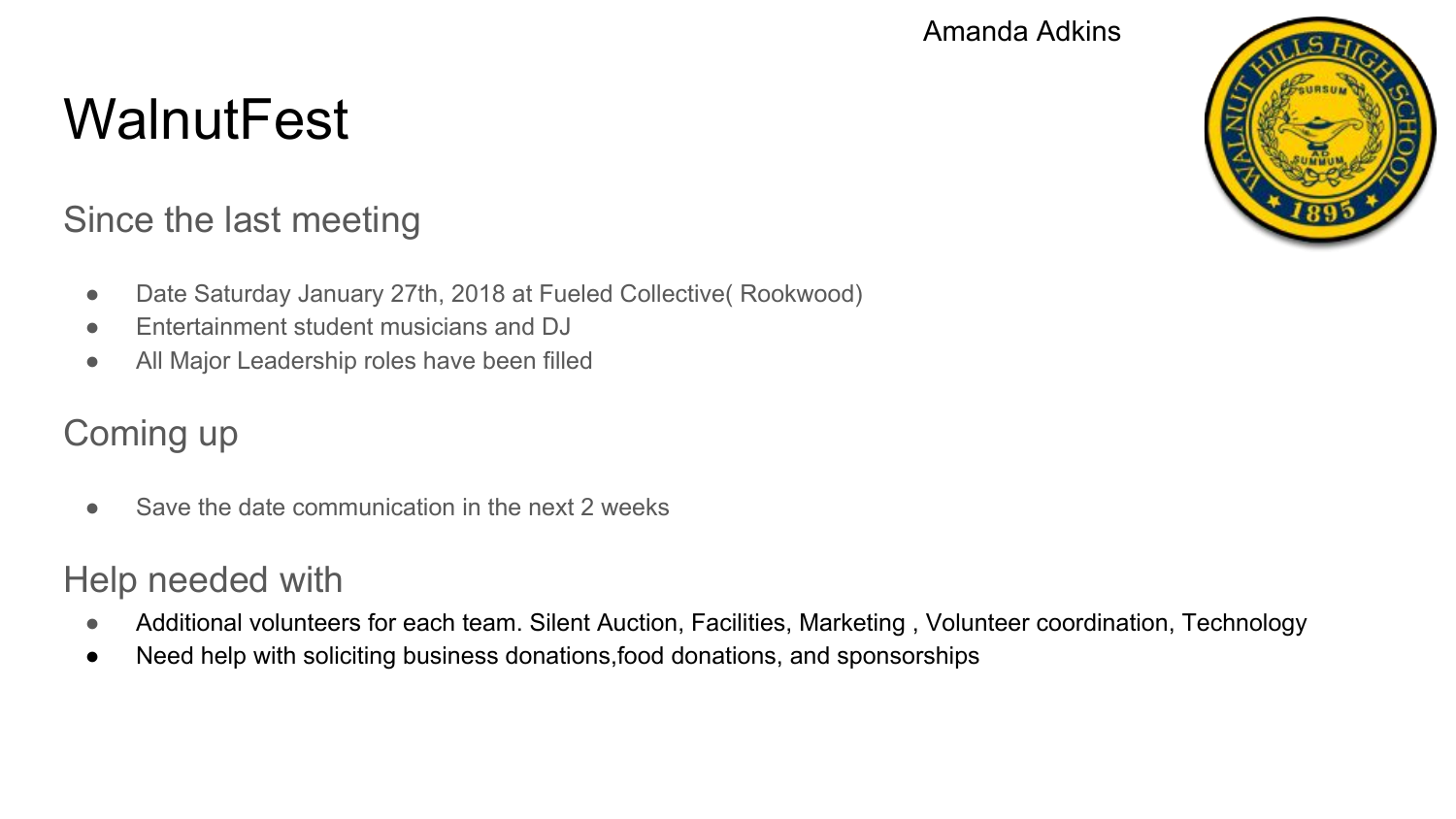# 7th / 8th Grade Liaisons

Jan-Michele Lemon Kearney

Ami Kothari

#### Vanessa Scocchera



Since the last meeting we had a fantastic Tailgate party for students and their families party was organized in record time of 2 weeks. Many parents, including new WHHS parents, helped with the event. Great volunteers donated food/water/time. We had more than 700 attendees. Expenses were about \$2,200, and after giving about \$2,800 to the Athletic Department for football game ticket sales, we generated almost \$700 in extra revenue for the WHHS Association. Thank you to our fantastic parents, students, and staff!

Coming up is the Boogie Bash Party for 7th & 8th grade (parent authorized students only) on Friday, October 27th. It is Halloween time and we will have an exciting costume contest with prizes, DJ, Photographer, food, and of course, delicious candies.

Volunteers are needed for the 3-day ticket sale, sweets and candies donations, event volunteers, chaperones, and more. Look for a Signup Genius link coming soon!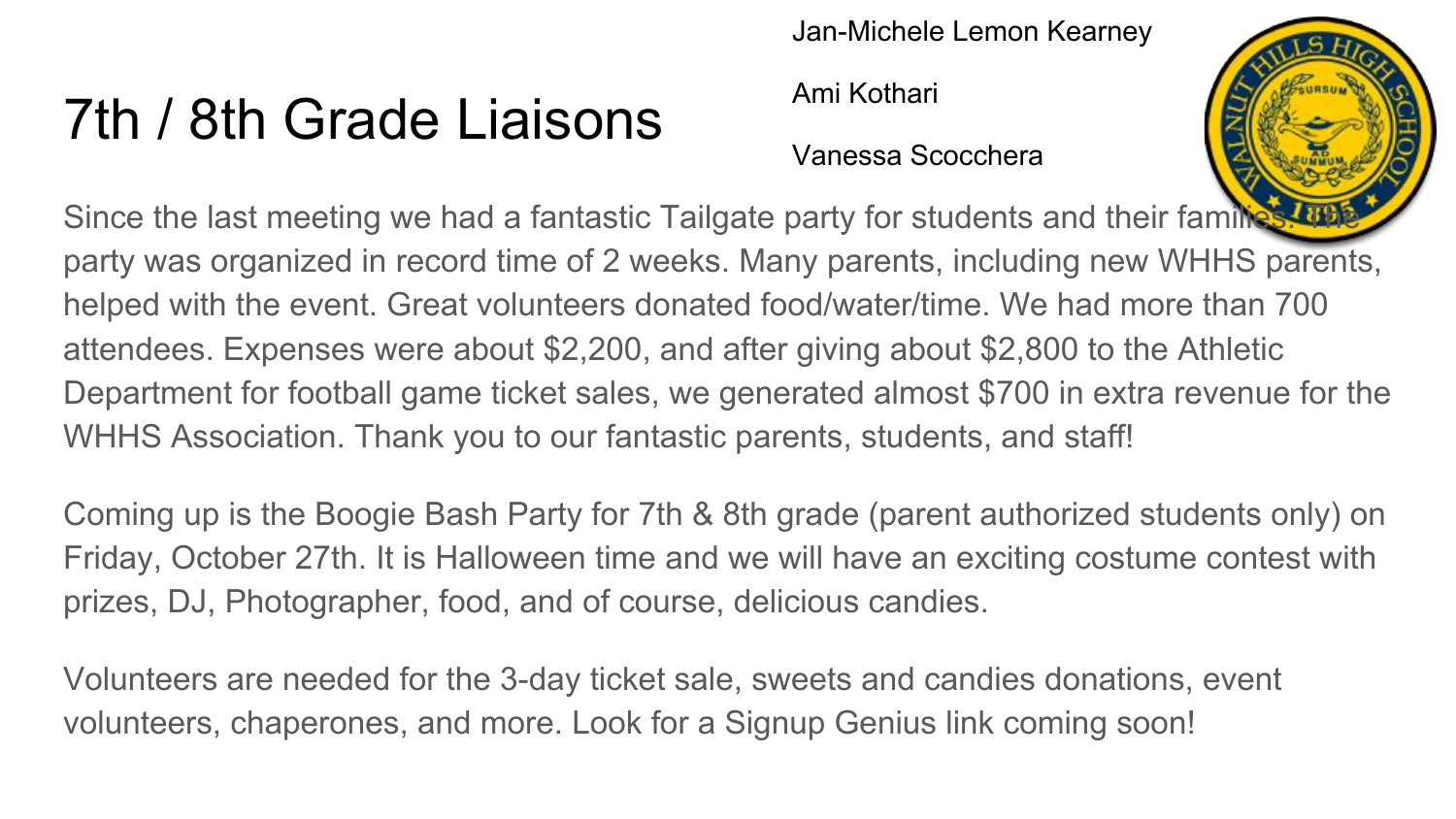Meredith Shockley-Smith

# 9th Grade Liaisons

Since the last meeting



Coming up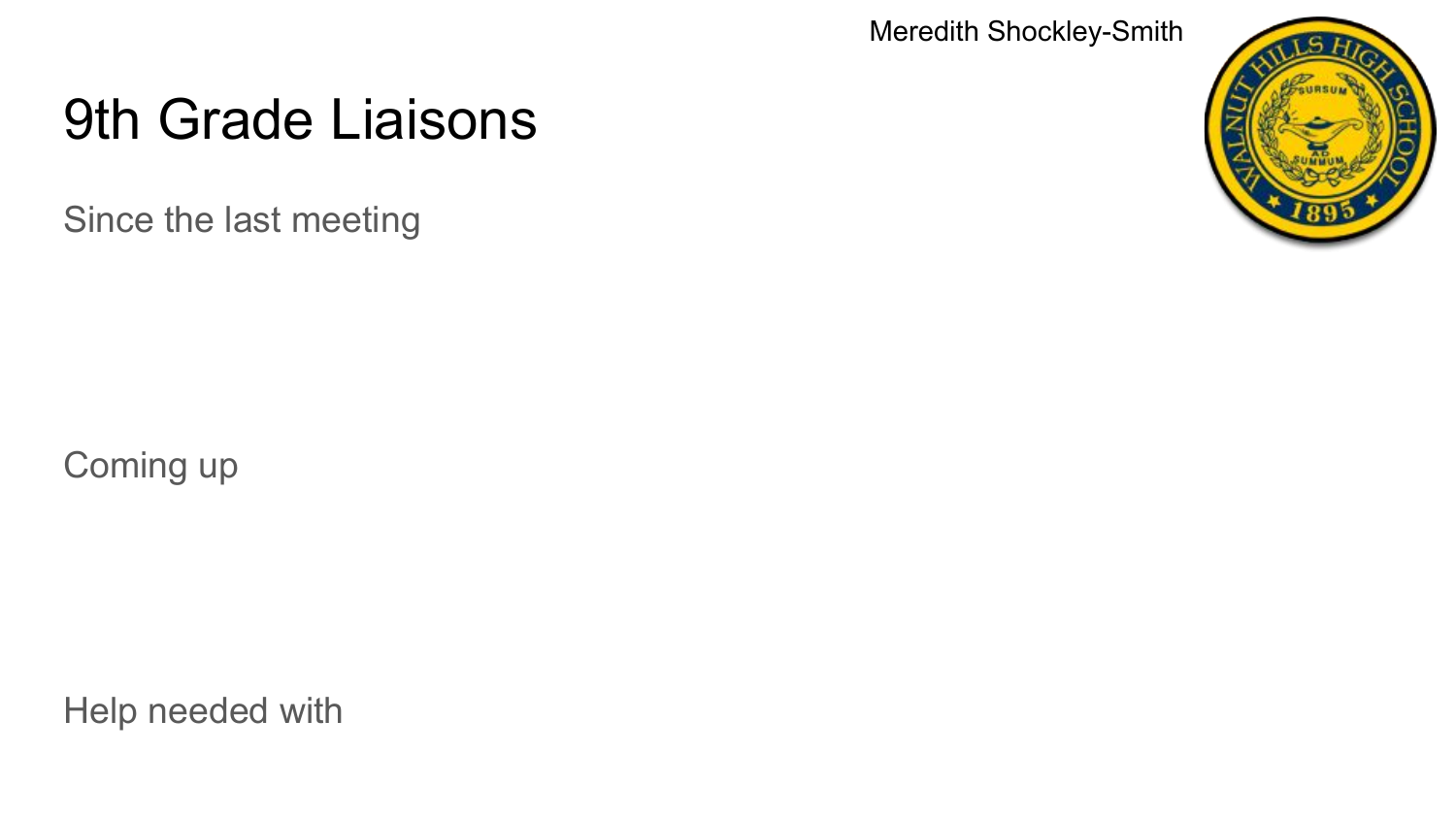#### Julie Smyth

Shannon Holtman



### 10th Grade Liaisons

Since the last meeting: We have sent an email to the teacher advisors but have not heard back.

Coming up: We would like to meet with the student and teacher representatives to make plans for fund raising throughout the year.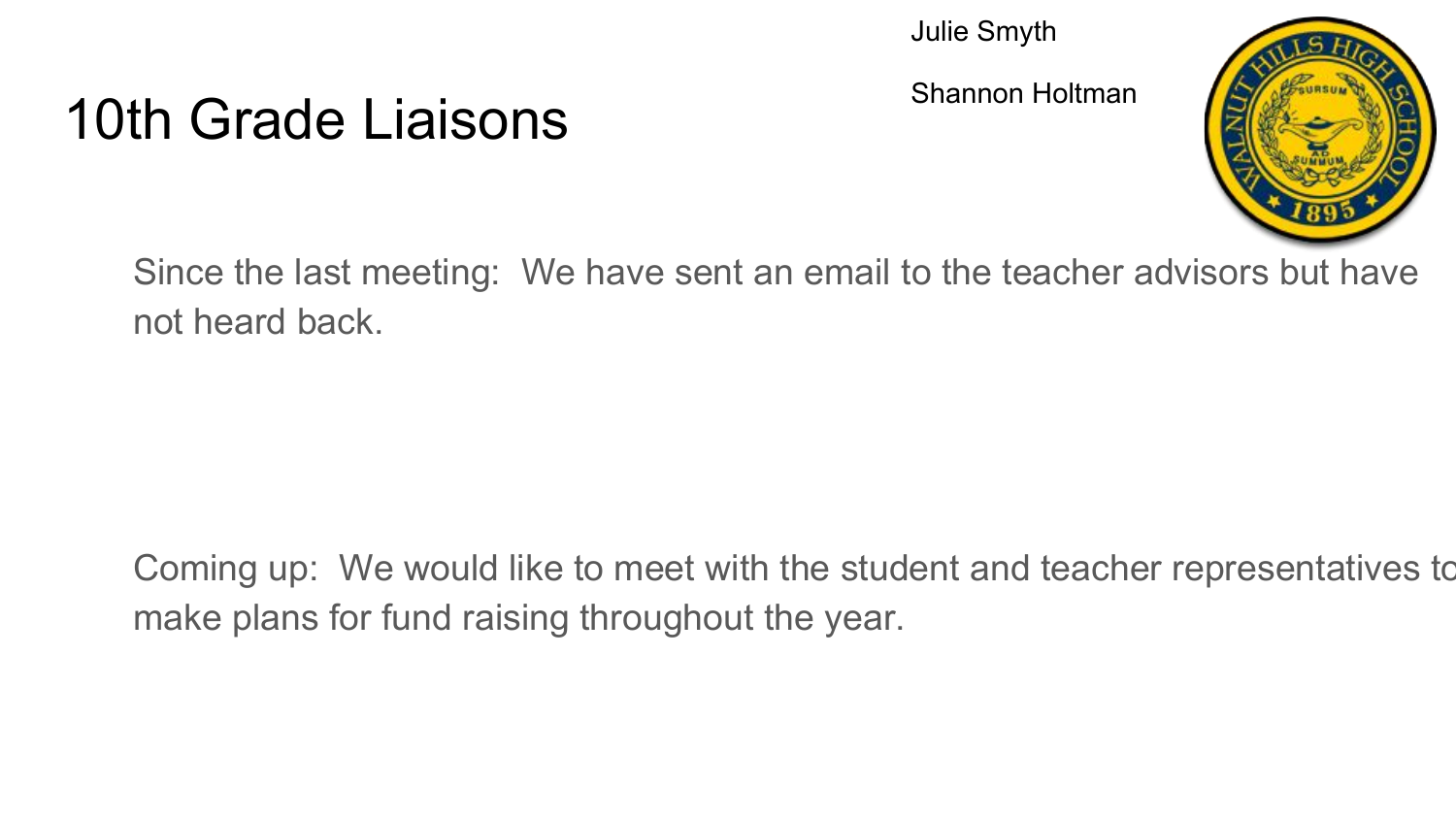Catherine Gavin

# Since the last meeting isons<br>• Homecoming Games - Sept 11th-Sept 15th (Homecoming Week)

- 
- Increase School Spirit, Fundraiser
- Class Meetings (First Mondays 2:30-3:30)

### Coming up:

- Monthly Pizza Sales (first on on Friday 10/29)
- Junior/Senior Tailgate and Fundraiser (tentative)
- Junior/Senior Prom (planning)
- Class Meetings (First Mondays 2:30-3:30)

- Advice on Prom Planning (from last year's Faculty/Parent Advisors)
- Sponsors/Donations/Volunteers for Tailgate (sign up genius)
- Getting the word out/marketing

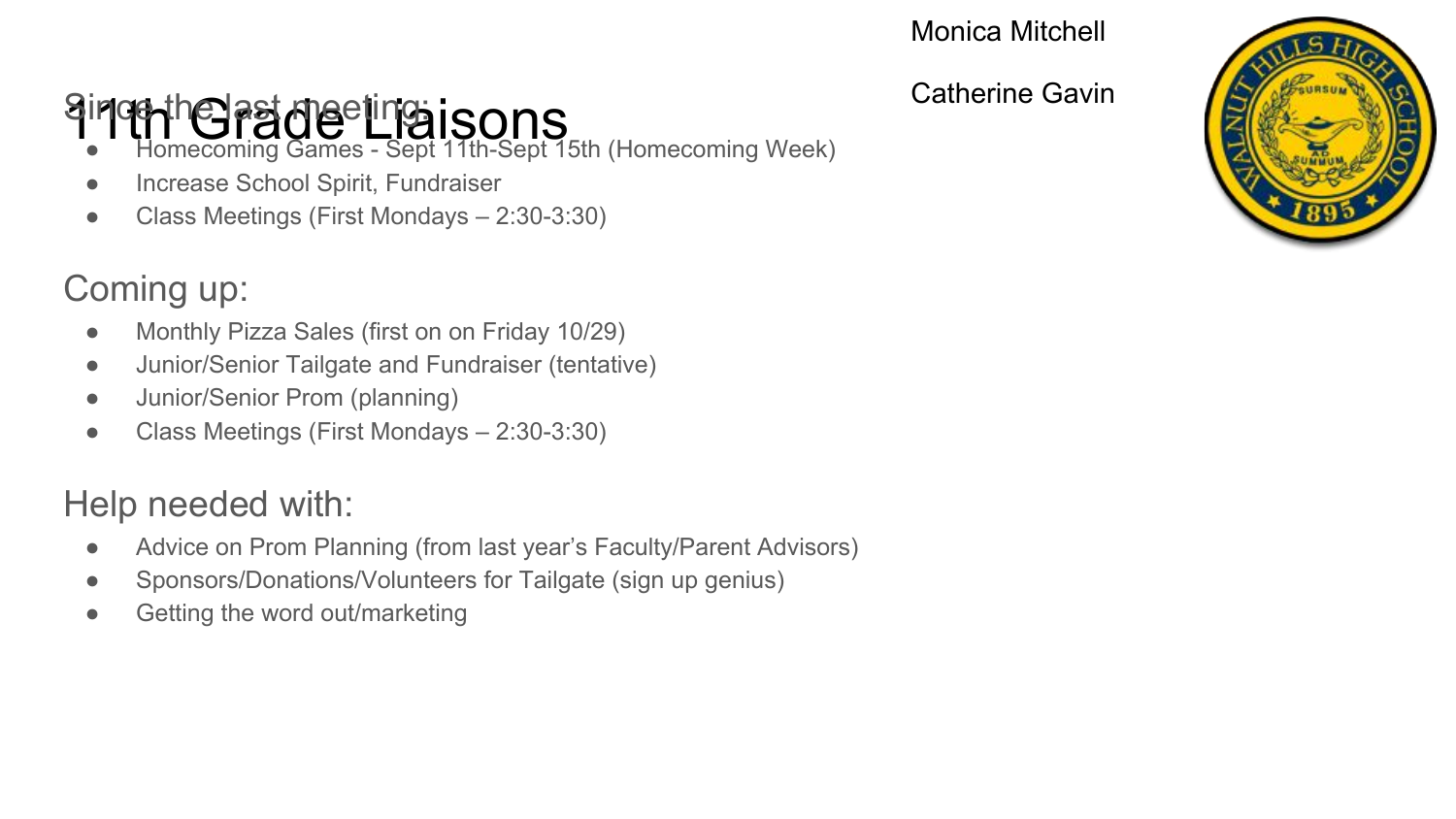Tosha Gannaway

Reva Henderson



Since the last meeting



Coming up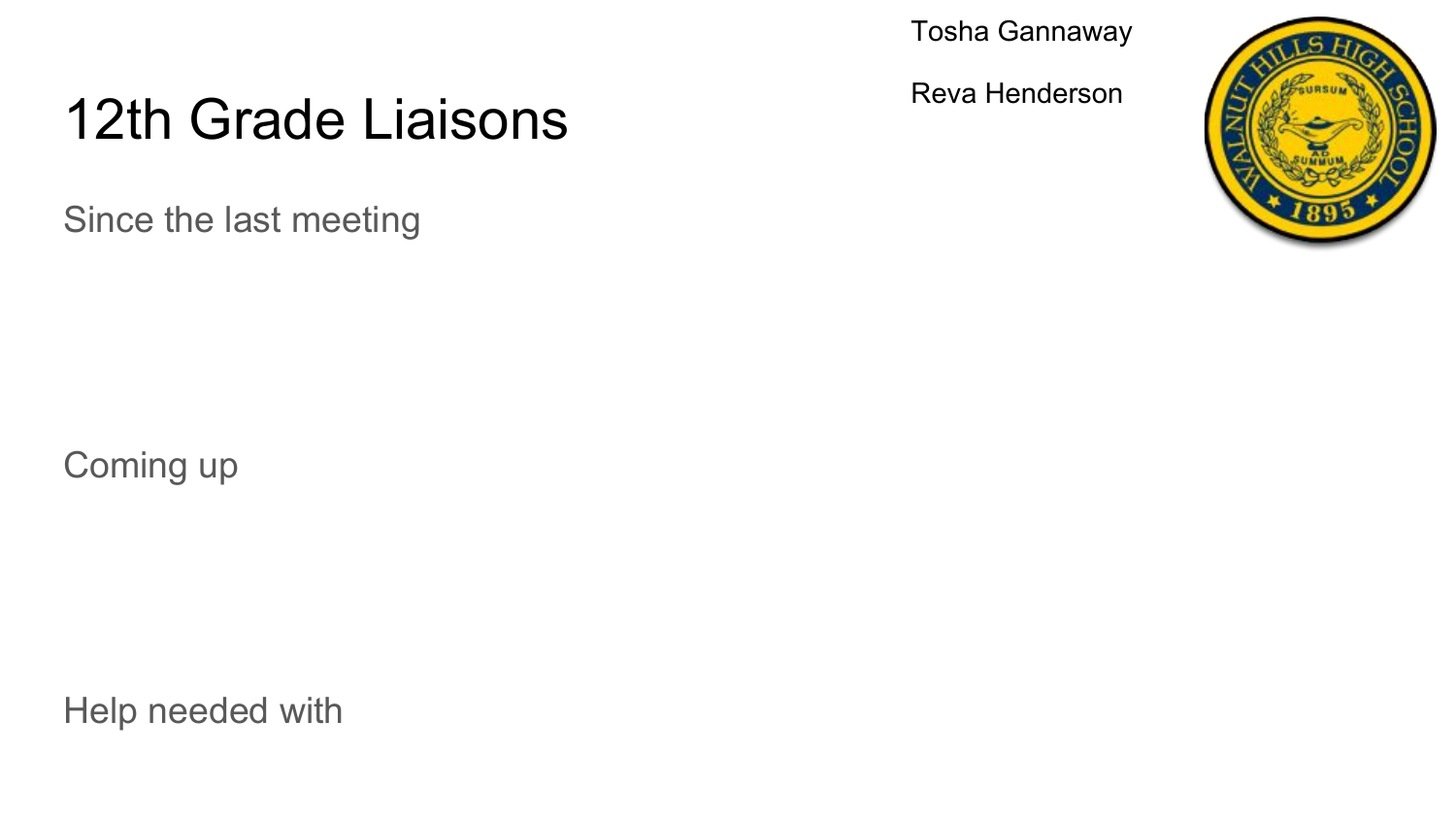### **Newsletter**

Since the last meeting



Niki Meiners

Coming up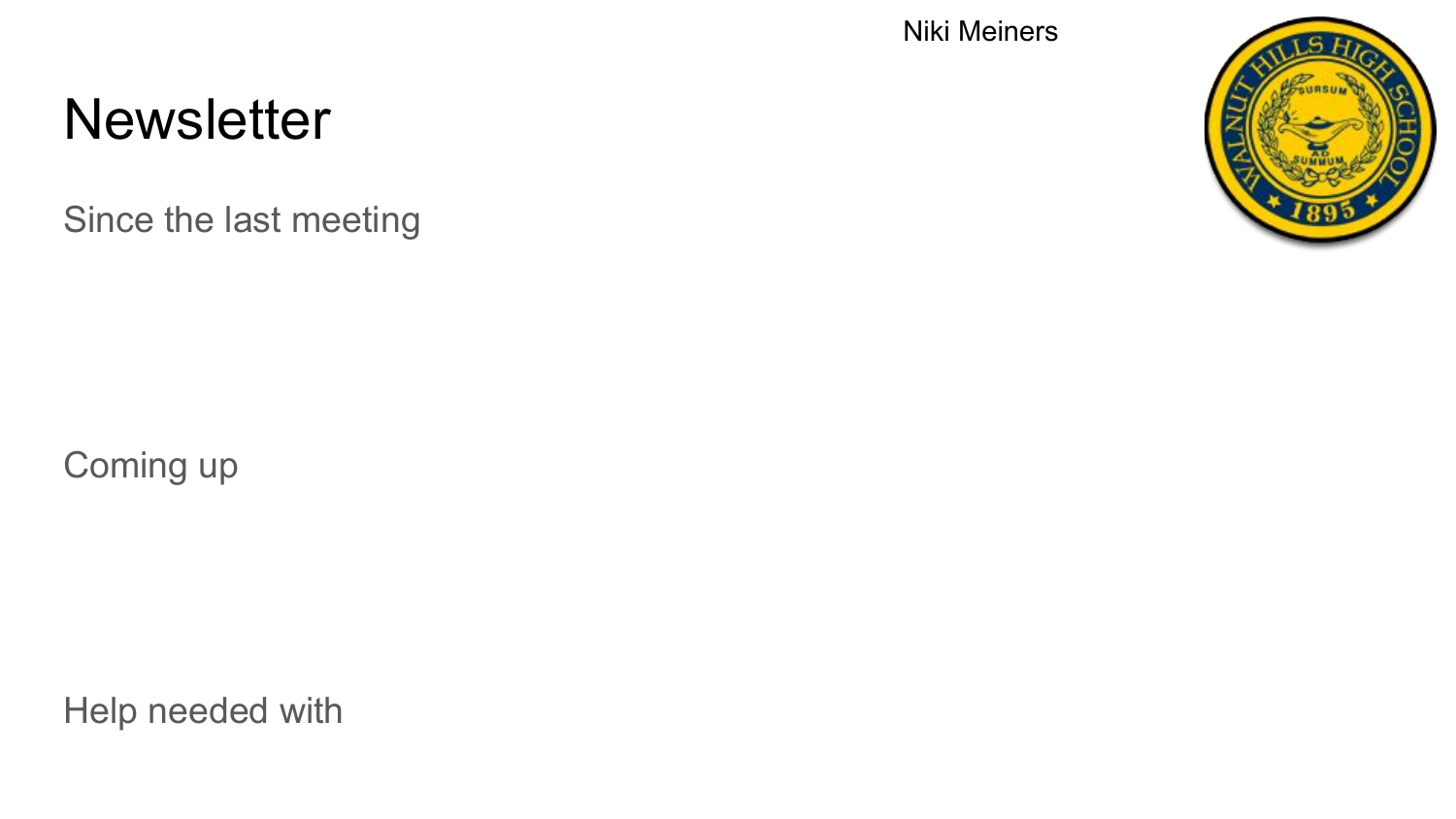#### Kathy Collins

# College Information Center (CIC)

#### Completed Programs

- ACT Review Sessions- July/Aug. 2017 (for rising juniors and seniors)
- Common App Bootcamp for Seniors-August 2017
- **Essay Writing Bootcamp for Seniors-August 2017**
- Getting Acclimated to Walnut- Aug 30 (for 7 th and 8 th grade parents)
- College Essay Blitz-Sept 12th (for seniors applying Early Decision; 15 min. appointments offered throughout the day)
- Senior College Forum-Sept 19 th (for students during school)
- Application Nuts and Bolts –Sept 19 th (evening program for parents)
- Tapping and Reception for National Merit Semi-Finalists- Sept 20 (during school)
- Senior Financial Aid Night-Sept 26

#### Upcoming Programs

- Interviewing Skills Workshop- Oct 17, 2:45-4 (for seniors)
- College Credit Plus Informational Meeting-Oct 19, 6:30-8 (for parents, students welcome)
- College Essay Blitz-Oct 19, 20, 24, 25 (for Regular Decision applicants; 15 min. appointments offered throughout the day)
- Preparing for Exams –Nov 14, 6:30-8 (for 7th and 8th parents)
- College Planning III-Nov 16, 6:30-8 (for 11th grade parents)

#### PSAT

- The PSAT will be administered to students in grades 9, 10, and 11 on Wednesday,
- October 11, beginning at 7:30 am. Lunch Bunch sessions to prepare for the PSAT are offered during 1st and 3rd lunch every Tues/Thurs. until October 11 th . Thereafter, Lunch Bunch review sessions will focus on preparing students for the December ACT. The Lunch Bunch review schedule is posted on the CIC's Schoology page and on the door of the CIC.

#### Fall Visits by College Representatives-Sept through November 2017

- For a list of which colleges are coming to Walnut, please check Naviance.
- College reps are typically available during 3rd lunch in the conference room.

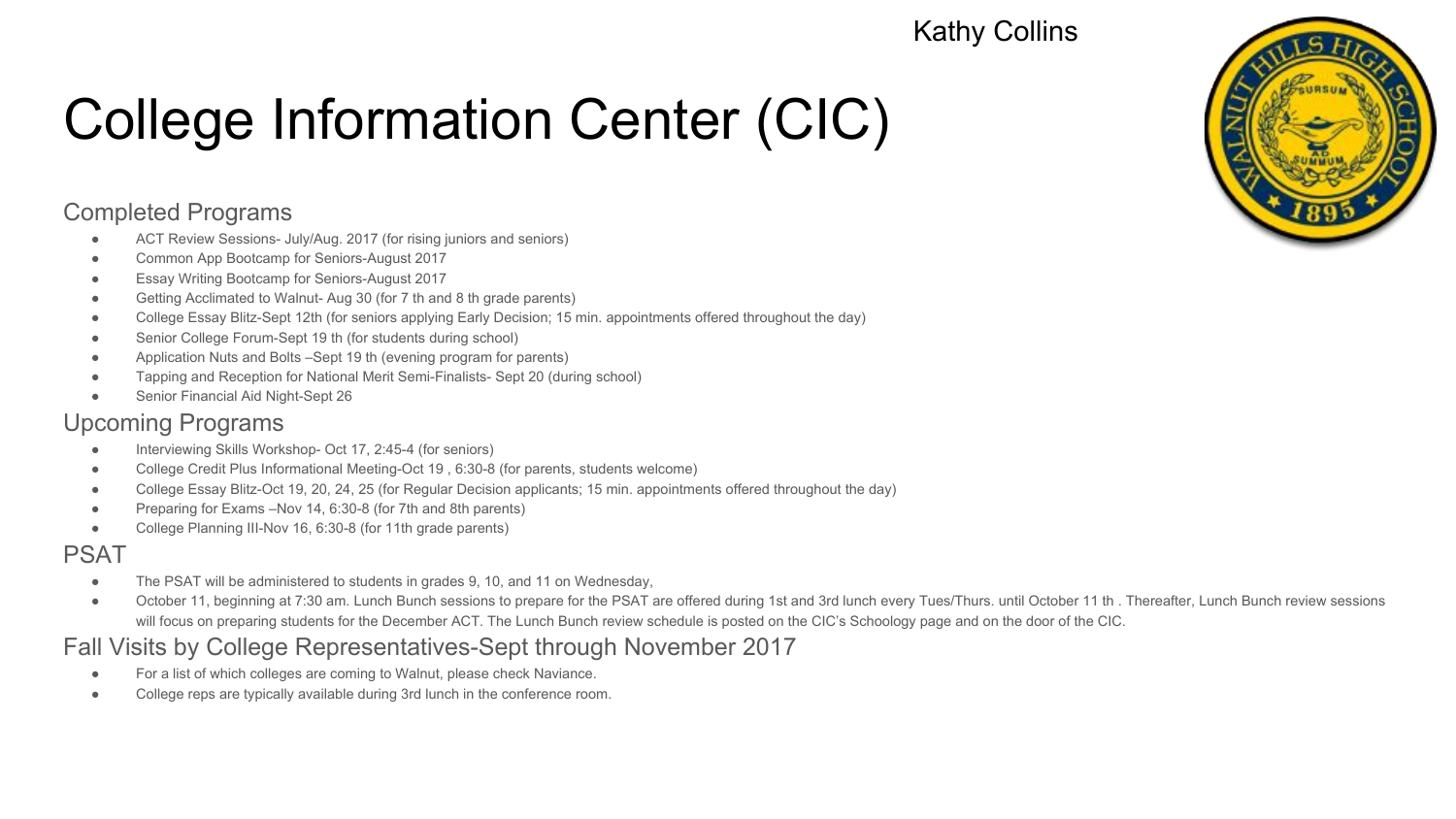LaTasha Patrick

## Theater Liaison

Since the last meeting



Coming up

She Kills Monsters Cappies Show October 26-28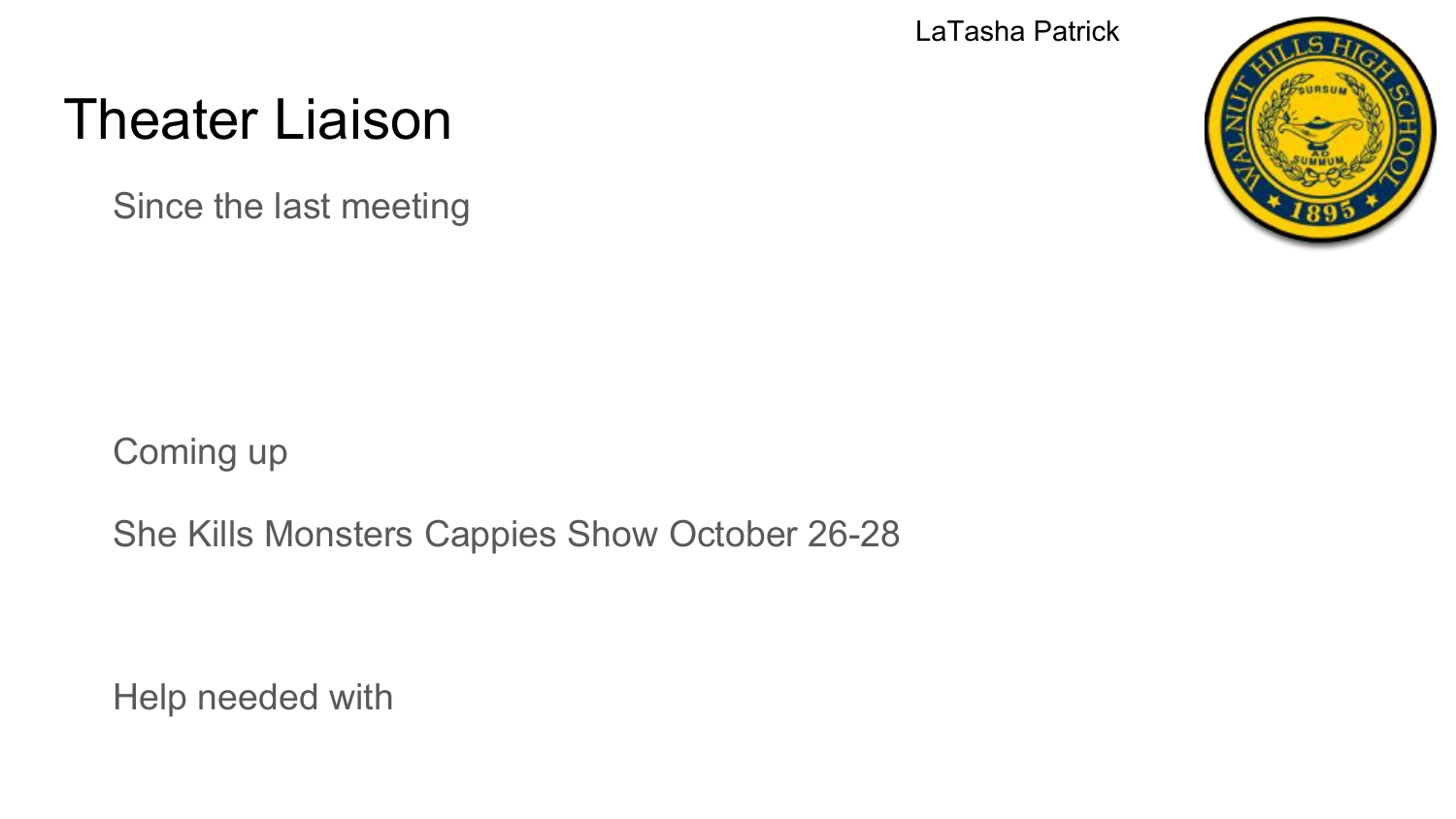### **WHIP**

Since the last meeting

Maura Robson

Coming up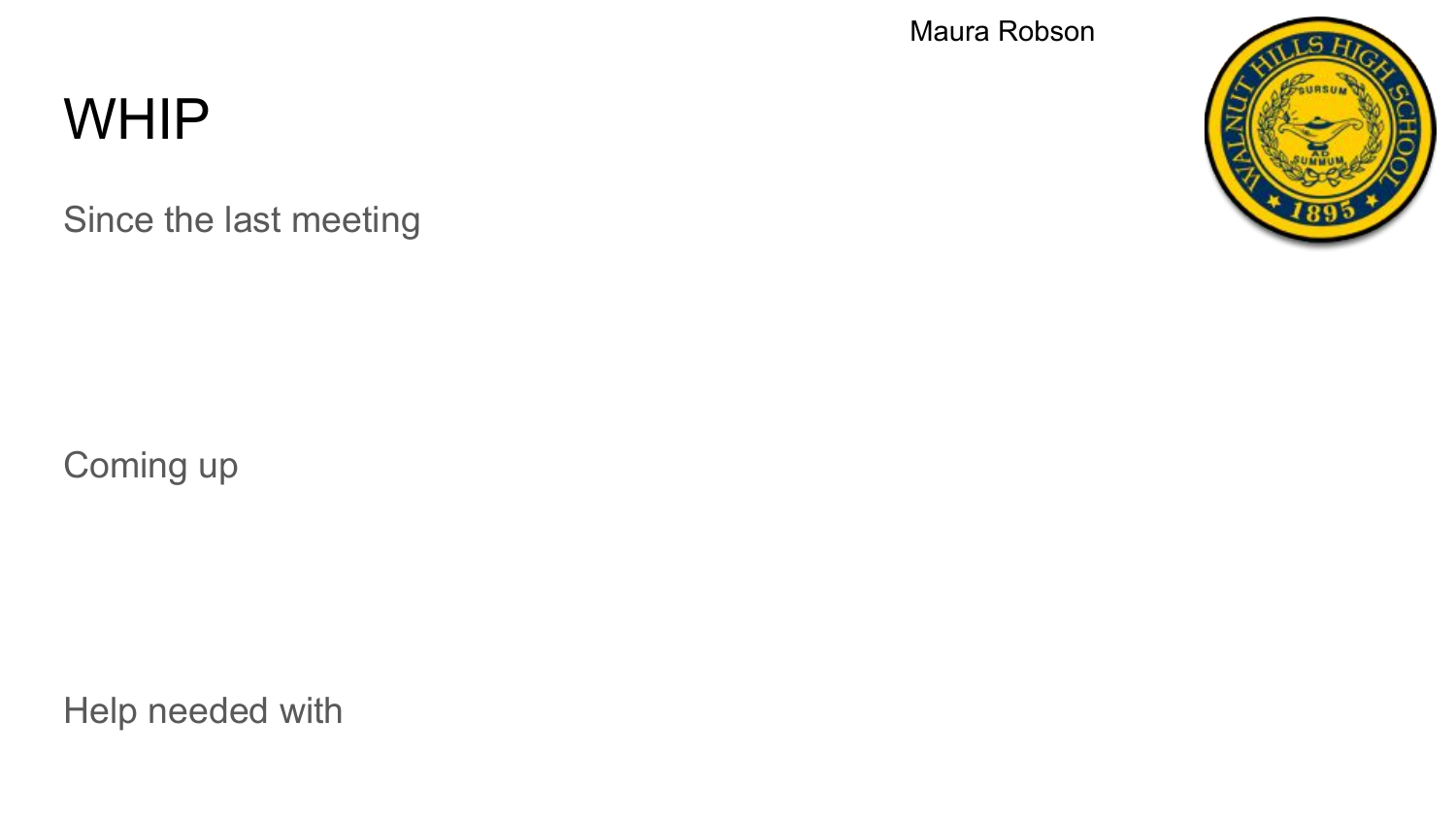#### Jen Horvath

# Finances

Since the last meeting:

- 1. Closed the books for 6/30/17
- 2. ~2 1/2 months into new year:
	- a. \$90K cash available
	- b. (\$5K) loss through 9/13/17
	- c. "Normal" loss for this time of year; Expenses occurring but fundraisers not yet underway

#### Coming up / Information:

- 1. If you need a cash advance, please complete an expense reimbursement form (and note "Cash Advance") and submit to Jen Horvath at [3horvathgirls@gmail.com](mailto:3horvathgirls@gmail.com)
	- a. Upon completion of the event, submit an excel document with a reconciliation between cash received and expenses incurred. Include copies of all receipts.
	- b. Any cash not used should be returned to Jen Horvath; if additional expense reimbursement needed, note on the form.
- 2. To receive reimbursement for expenses incurred for a WHHS Association approved event or to have a vendor paid directly:
	- a. Complete an expense reimbursement form and attach all receipts OR scan and send invoice
	- b. Send to Jen Horvath at [3horvathgirls@gmail.com](mailto:3horvathgirls@gmail.com) for fastest reimbursement or place in the WHHS Association mailbox.

Motion to approve: Meredith Shockley-Smith Second: Catherine Gavin All in favor? 13 voting directors